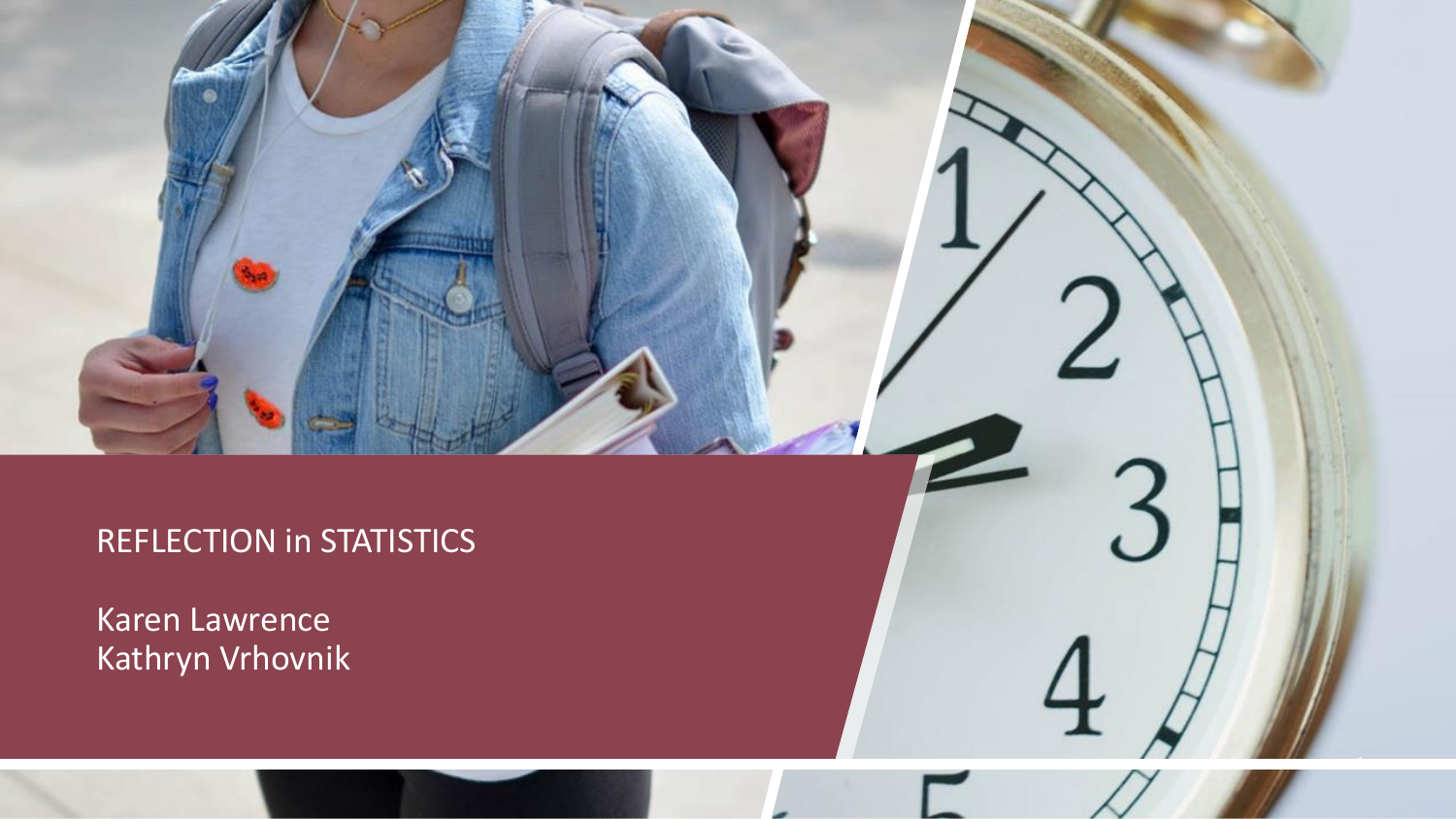## Why Reflection?

- Embrace the pandemic circumstances
- Deeper connection to course content
- Foster creative thinking and critical thinking
- Assess skills and explore virtues
	- persistence, curiosity, strategizing, thinking for oneself, helping others

What type of students?

- All types
- One-size DOES NOT fit all
- Be creative
- Get to know your students



#### Francis Su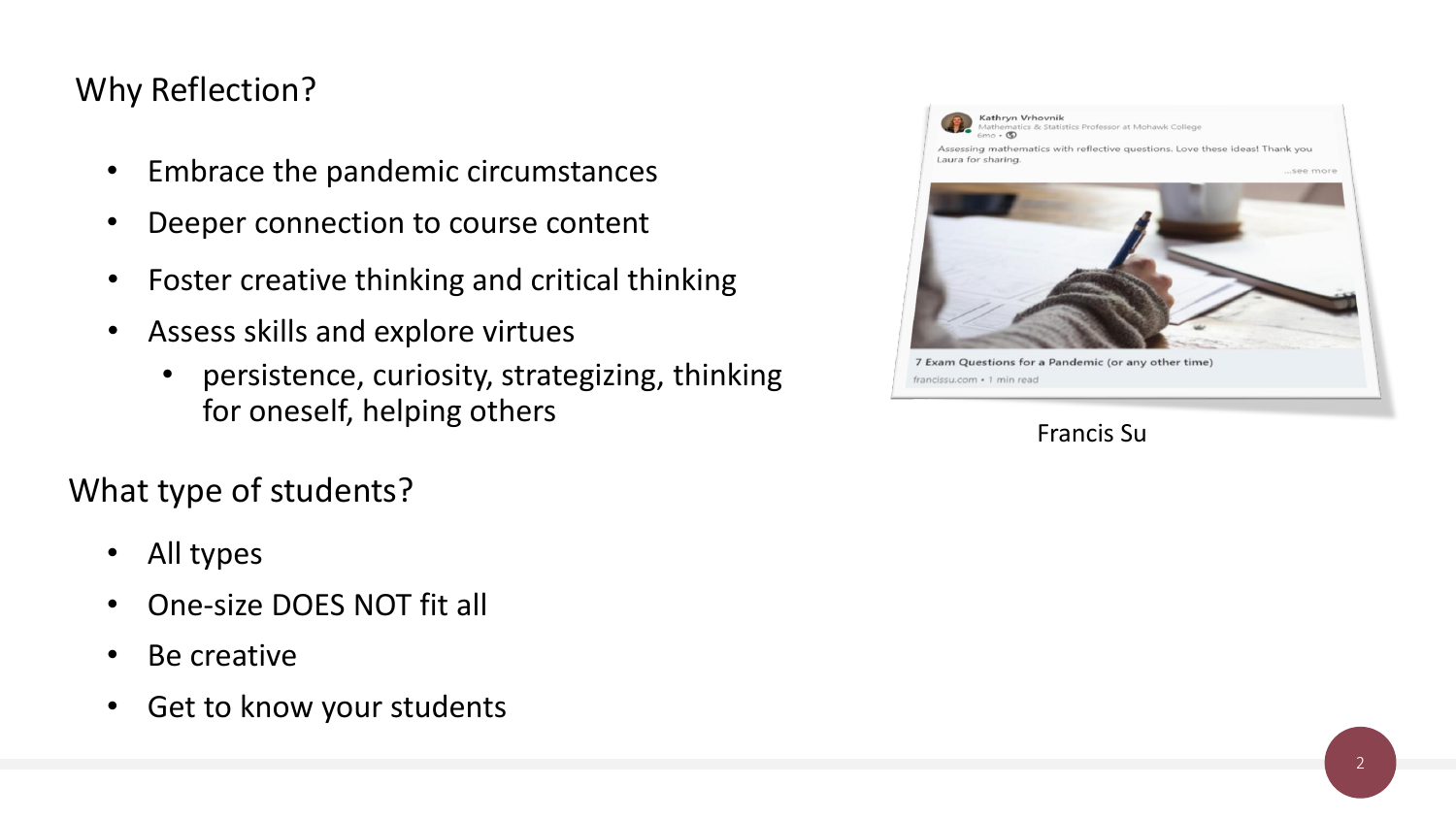### What did they say?

**"I realized that I was using statistics as a tool in my daily life without even knowing it."**

**"Having just learned about the empirical rule, I was surprised to see a bell-shaped curve upon hitting the search button."**

**"Further, this course showed me that gathering and collecting data is merely half the battle – as data interpretation is perhaps the most critical aspect of statistics. "**

> **"Based on what we have learned about null and alternative hypotheses, I used sample data from one of our day's sales inventory sheets... to determine whether BB sales had been decreasing overall, as I had thought."**

**"This course has really opened my eyes towards how I see the world. I see a lot more numbers around me, especially after doing that activity with the at home testing."**

**"Outside of this Statistics class, the knowledge I've learnt feels very useful...does not apply to niche concepts or procedures on how to correctly find "buzz-word" variables. Instead, having a solid understanding of what good data is, how to interpret that data, and the risks associated with making assumptions has been very useful since the start of the class."**

> **"***'Based on your physical condition for your age, you can expect to be walking unassisted in 6-8 months.'*

**This statistic the surgeon presented reminded me of this statistics class and piqued my curiosity. Is there any statistical evidence to back this claim?"**

**"I have started to use probability when looking at stocks to invest based on data that is given from companies or when I am mindlessly bored throwing a ball into a basket to see find the probability that I will score. I also have been seeing and understanding sample inference especially with confidence intervals due to the COVID-19 pandemic, "**